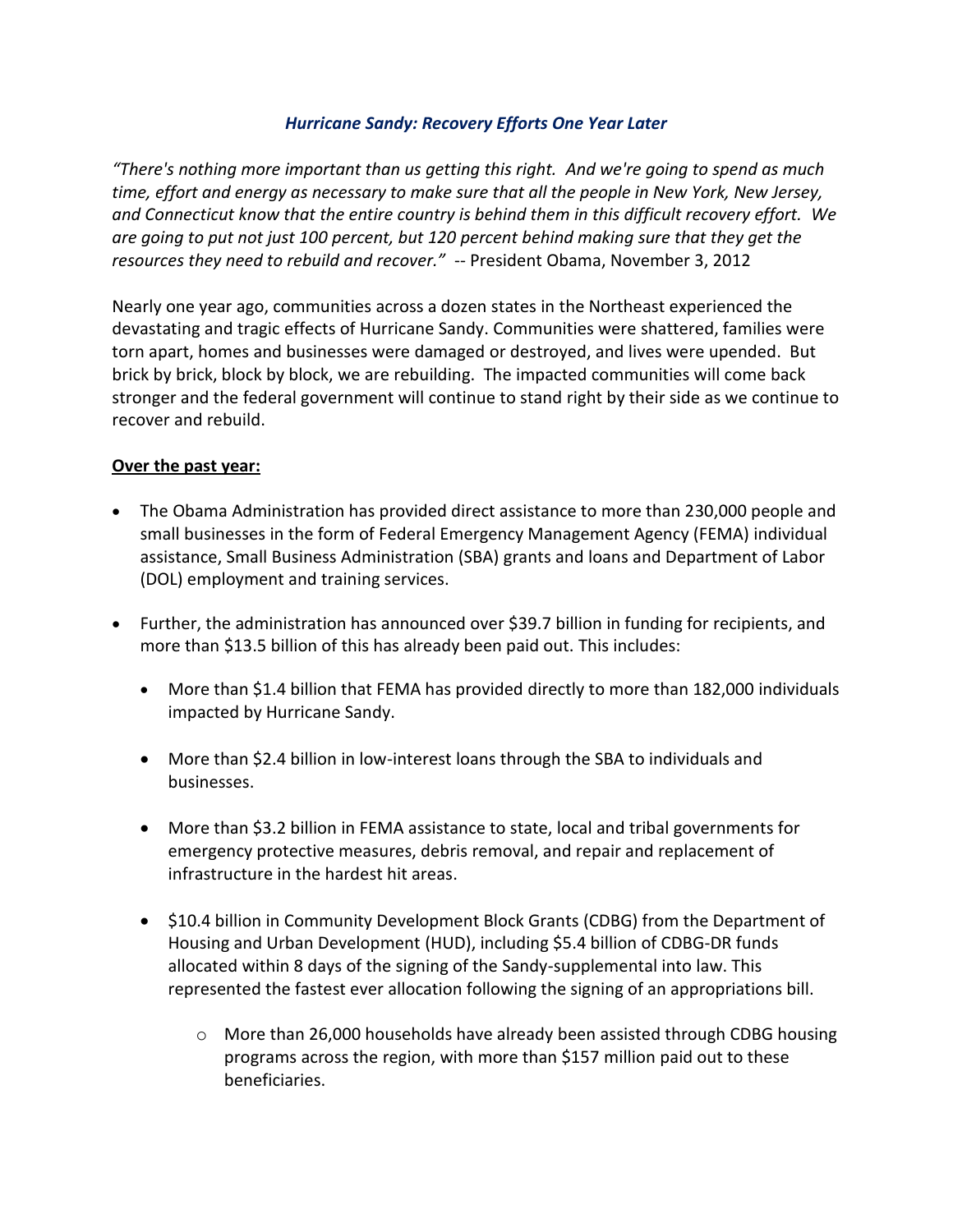- $\circ$  Already more than \$2 billion in infrastructure funds are at work in dozens of projects across the region.
- More than \$5.7 billion made available from the Federal Transit Administration, and the Federal Highway Administration has announced more than \$500 million for recovery efforts.
- \$569 million in grants from the EPA to New York and New Jersey for improvements to wastewater and drinking water treatment facilities.
- More than \$74 million in FEMA Hazard Mitigation grants to implement long-term mitigation measures to minimize or prevent future damages.
- More than \$28 million in Disaster Unemployment Assistance to disaster survivors.
- \$47 million in National Emergency Grants from DOL's Employment and Training Administration, which also helped more than 11,000 individuals who lost their jobs as a result of Sandy receive approximately \$13.2 million.
- More than \$50 million in Disaster Case Management to connect disaster survivors to resources and services of multiple agencies.
- \$6.2 million obligated by the Department of Agriculture for 22 projects which covered emergency food assistance, as well as infrastructure and economic programs. Some of these projects helped repair, rehabilitate and rebuild farmland, watersheds and flood plains.
- More than \$7.9 billion paid out to the more than 143,000 National Flood Insurance Program (NFIP) policyholders who filed claims. More than 99% of NFIP claims are closed.

Other efforts include:

- FEMA and the U.S. Army Corps of Engineers worked with State and local governments to reopen 97% of public beaches from New Jersey through Connecticut by Memorial Day 2013 – sending a strong message to thousands of Americans that the shore was open for business.
- FHA and FHFA protected thousands of families who, through no fault of their own, were at risk of foreclosure as a result of Sandy – first by putting in place a foreclosure moratorium and then by cutting red tape to offer families streamlined loan modification.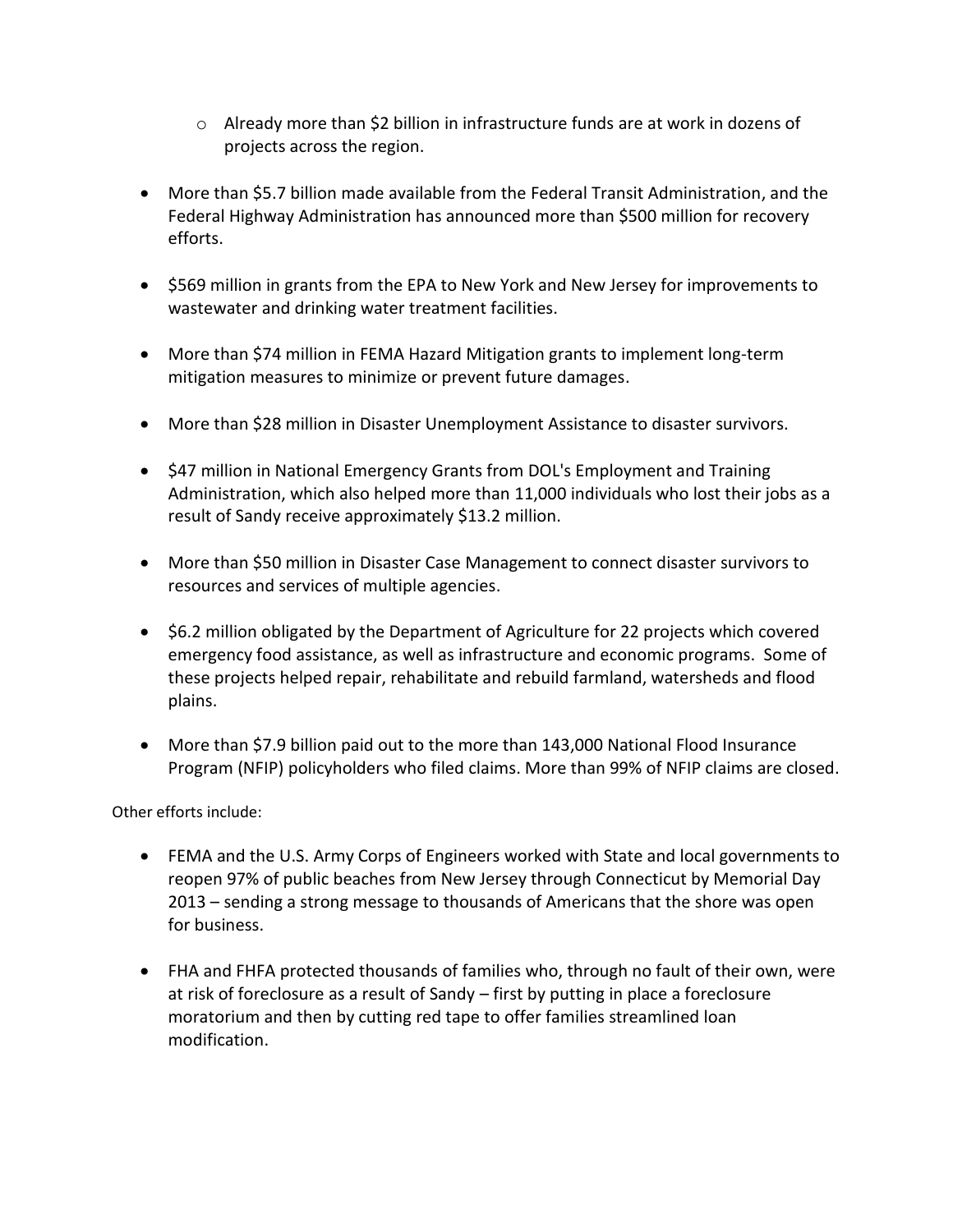# *Additional Points*

#### *Response*

**Debris Removal -** In response to Hurricane Sandy, FEMA supported the removal of more than 15 million cubic yards of debris, providing heavily impacted areas the ability to be accessed for important response and recovery activities. Ninety-five percent of the debris from Sandy was removed within the first 100 days of the storm's landfall. The debris included fallen trees, vehicles, boats, drywall and furniture, washers, dryers, and insulation. FEMA also has approved more than 2,400 projects, totaling over \$1 billion, to help remove storm debris in affected states.

**Assistance to First Responders** – More than \$1.3 billion was obligated to support emergency protective measures including first responder costs for personnel overtime, materials used, and equipment damaged during response activities. This includes uniformed and civilian personnel in areas such as New York City, Jersey City and Hoboken, who patrolled streets; assisted with mandatory evacuations; rerouted traffic away from affected areas; responded to surge 911 calls; and distributed food and in storm affected areas in the path of Hurricane Sandy.

**Delivering Disaster Supplies –** Before Sandy made landfall, FEMA and the Department of Defense established two Incident Support Bases to position supplies, generators, communications vehicles and other resources closer to areas in the hurricane's path. Over the course of the disaster response, FEMA and its partners provided needed supplies to the affected states, including more than 20 million liters of water, 16 million meals, 1.7 million blankets, 79,000 cots, 138,000 tarps, 500 generators, and 100 infant and toddler kits.

**Power and Fuel Restoration -** At the President's direction, FEMA and the U.S. Department of Energy established an interagency task force to increase public and private sector coordination as we worked collaboratively to confront the major impacts to the regional utility and fuel distribution infrastructure, with a goal of restoring power and addressing fuel needs as quickly as possible. Through the task force, FEMA was able to draw on resources from across the country, including nearly 300 power-restoration vehicles and hundreds of utility personnel which were airlifted into the impacted region from as far away as California to help states restore power and address fuel supply challenges. The federal government also provided more than 500 generators to help critical infrastructure sites and fuel stations operate until power was fully restored.

**Dewatering** - In the wake of Hurricane Sandy, there was significant water in tunnels and subway systems. The U.S. Army Corps of Engineers drained 150 million gallons of water from the New York City metro area, equivalent to 227 Olympic-sized swimming pools.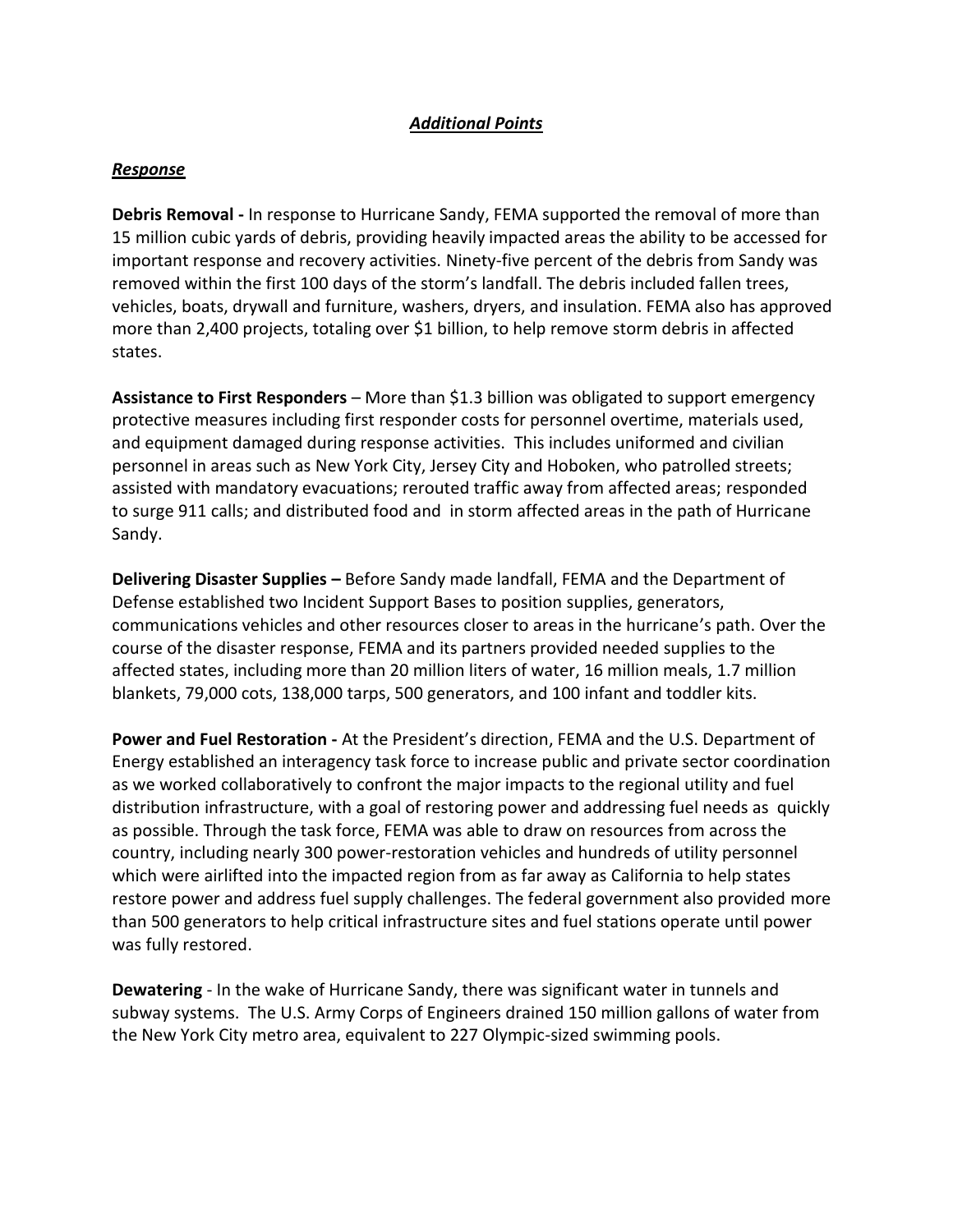### **Task Force/Rebuilding A Stronger Region:**

- Since the President took office, the Federal government has made great strides in how we prepare for and respond to catastrophic events like Hurricane Sandy. Given the unique size and scope of the storm, the President recognized that we needed to go even further -- that's why he created the Hurricane Sandy Rebuilding Task Force, chaired by Secretary of Housing and Urban Development Shaun Donovan.
- The Hurricane Sandy Rebuilding Task Force cut red tape and identified and worked to remove obstacles to resilient rebuilding, while taking into account existing and future climate change risks and promoting the long-term sustainability of communities and ecosystems in the Sandy-affected region. Examples of those efforts include:
	- $\circ$  When the Task Force identified opportunities to further accelerate application review, the SBA developed a process to separate small business loan applications from homeowner applications and expedited approval of loan applications meeting minimum credit score and other eligibility requirements.
	- $\circ$  Understanding that designing disaster recovery programs quickly after a disaster requires a great deal of organizational capacity, the Task Force developed "programs in a box" that states and local governments can customize and adopt to speed program implementation. Sandy grantees used these toolkits to establish housing counseling for residents experiencing financial hardship while repairing their homes.
	- $\circ$  For the first time, the federal government announced a uniform minimum flood risk reduction standard for major Sandy rebuilding projects in floodplains. This means how high a property must be elevated above flood levels will not depend on whether it is rebuilt with FEMA, or SBA, or USDA, or HUD CDBG funds. This is particularly important for homeowners who rebuild their homes with funds from more than one program, like FEMA and CDBG. The President directed the agencies to adopt the uniform standard nationwide for federally-funded projects.
	- o We saw after Hurricane Katrina that large infrastructure projects were substantially delayed because permitting and review agencies followed procedures that required extensive, time-consuming processes. President Obama created a streamlining process for complex infrastructure projects nationwide. The process was so successful that it is credited with shaving two or more years off the rebuilding timeline for Tappan Zee Bridge repairs. The Hurricane Sandy Rebuilding Task Force created – and now HUD leads – a similar process to ensure that the most complex projects will be appropriated coordinated and prioritized by the reviewing agencies.